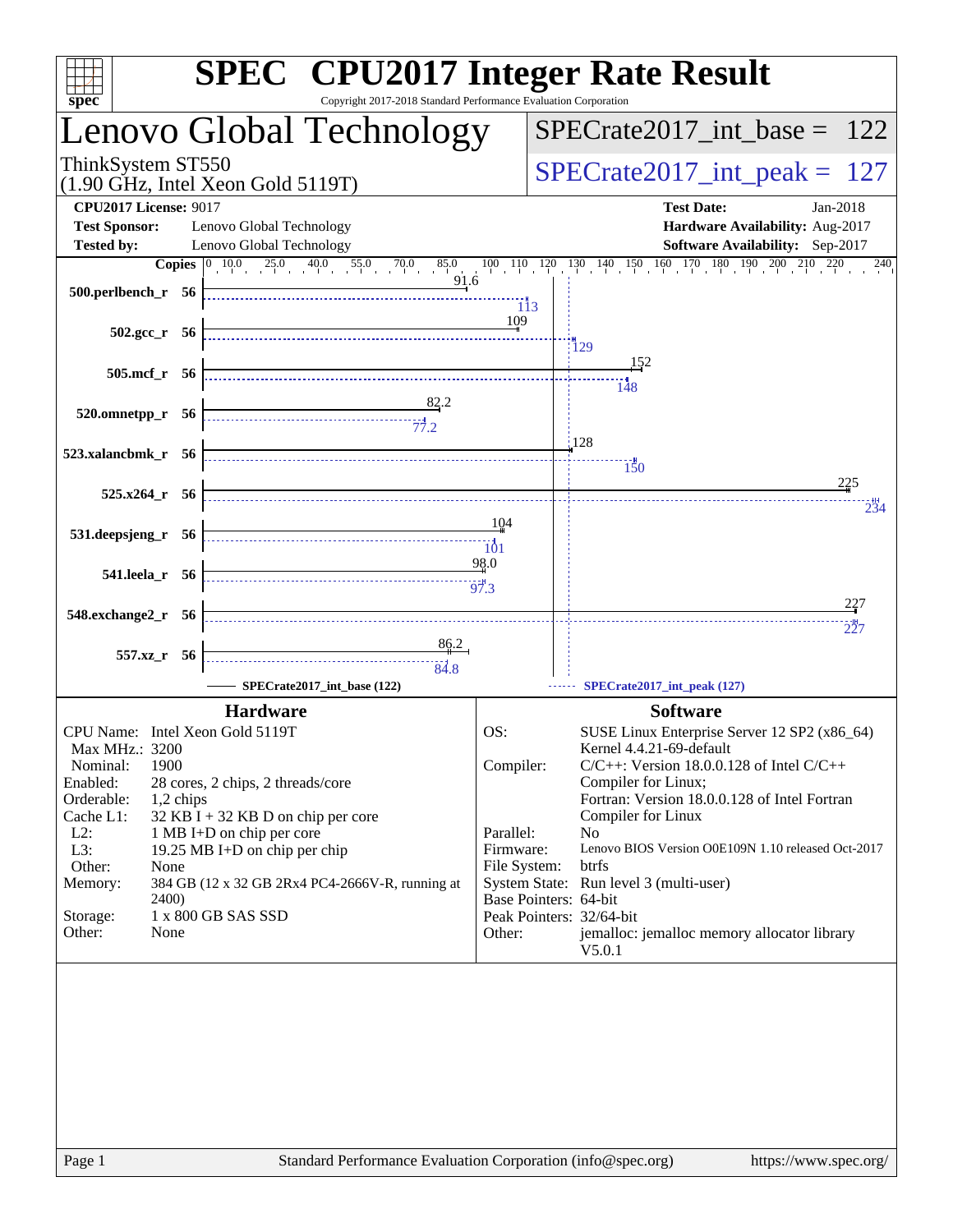

## Lenovo Global Technology

[SPECrate2017\\_int\\_base =](http://www.spec.org/auto/cpu2017/Docs/result-fields.html#SPECrate2017intbase) 122

### ThinkSystem ST550  $SPECrate2017\_int\_peak = 127$

(1.90 GHz, Intel Xeon Gold 5119T)

**[Test Sponsor:](http://www.spec.org/auto/cpu2017/Docs/result-fields.html#TestSponsor)** Lenovo Global Technology **[Hardware Availability:](http://www.spec.org/auto/cpu2017/Docs/result-fields.html#HardwareAvailability)** Aug-2017

**[CPU2017 License:](http://www.spec.org/auto/cpu2017/Docs/result-fields.html#CPU2017License)** 9017 **[Test Date:](http://www.spec.org/auto/cpu2017/Docs/result-fields.html#TestDate)** Jan-2018

**[Tested by:](http://www.spec.org/auto/cpu2017/Docs/result-fields.html#Testedby)** Lenovo Global Technology **[Software Availability:](http://www.spec.org/auto/cpu2017/Docs/result-fields.html#SoftwareAvailability)** Sep-2017

### **[Results Table](http://www.spec.org/auto/cpu2017/Docs/result-fields.html#ResultsTable)**

|                                  | <b>Base</b>   |                |       |                |       | <b>Peak</b>    |       |               |                |              |                |              |                |              |
|----------------------------------|---------------|----------------|-------|----------------|-------|----------------|-------|---------------|----------------|--------------|----------------|--------------|----------------|--------------|
| <b>Benchmark</b>                 | <b>Copies</b> | <b>Seconds</b> | Ratio | <b>Seconds</b> | Ratio | <b>Seconds</b> | Ratio | <b>Copies</b> | <b>Seconds</b> | <b>Ratio</b> | <b>Seconds</b> | <b>Ratio</b> | <b>Seconds</b> | <b>Ratio</b> |
| 500.perlbench r                  | 56            | 974            | 91.5  | 973            | 91.6  | 972            | 91.7  | 56            | 789            | 113          | 793            | 112          | 789            | <b>113</b>   |
| 502.gcc_r                        | 56            | 726            | 109   | 727            | 109   | 722            | 110   | 56            | 613            | 129          | 614            | 129          | 617            | 129          |
| $505$ .mcf r                     | 56            | 594            | 152   | 593            | 153   | 608            | 149   | 56            | 613            | 148          | 613            | 148          | 615            | 147          |
| 520.omnetpp_r                    | 56            | 893            | 82.3  | 894            | 82.2  | 895            | 82.1  | 56            | 952            | 77.2         | 956            | 76.8         | 951            | 77.2         |
| 523.xalancbmk r                  | 56            | 462            | 128   | 460            | 128   | 464            | 128   | 56            | 392            | 151          | 394            | <b>150</b>   | 394            | 150          |
| 525.x264 r                       | 56            | 436            | 225   | 437            | 225   | 438            | 224   | 56            | 417            | 235          | 419            | 234          | 421            | 233          |
| 531.deepsjeng_r                  | 56            | 613            | 105   | 617            | 104   | 620            | 103   | 56            | 633            | 101          | 633            | <b>101</b>   | 633            | 101          |
| 541.leela_r                      | 56            | 946            | 98.0  | 945            | 98.1  | 953            | 97.4  | 56            | 953            | 97.3         | 945            | 98.2         | 953            | 97.3         |
| 548.exchange2_r                  | 56            | 647            | 227   | 645            | 227   | 646            | 227   | 56            | 649            | 226          | 647            | 227          | 645            | 228          |
| 557.xz r                         | 56            | 655            | 92.4  | 702            | 86.2  | 709            | 85.3  | 56            | 713            | 84.8         | 711            | 85.0         | 713            | 84.8         |
| $SPECrate2017$ int base =<br>122 |               |                |       |                |       |                |       |               |                |              |                |              |                |              |

**[SPECrate2017\\_int\\_peak =](http://www.spec.org/auto/cpu2017/Docs/result-fields.html#SPECrate2017intpeak) 127**

Results appear in the [order in which they were run.](http://www.spec.org/auto/cpu2017/Docs/result-fields.html#RunOrder) Bold underlined text [indicates a median measurement.](http://www.spec.org/auto/cpu2017/Docs/result-fields.html#Median)

#### **[Submit Notes](http://www.spec.org/auto/cpu2017/Docs/result-fields.html#SubmitNotes)**

 The numactl mechanism was used to bind copies to processors. The config file option 'submit' was used to generate numactl commands to bind each copy to a specific processor. For details, please see the config file.

### **[Operating System Notes](http://www.spec.org/auto/cpu2017/Docs/result-fields.html#OperatingSystemNotes)**

Stack size set to unlimited using "ulimit -s unlimited"

### **[General Notes](http://www.spec.org/auto/cpu2017/Docs/result-fields.html#GeneralNotes)**

Environment variables set by runcpu before the start of the run: LD\_LIBRARY\_PATH = "/home/cpu2017.1.0.2.ic18.0/lib/ia32:/home/cpu2017.1.0.2.ic18.0/lib/intel64" LD\_LIBRARY\_PATH = "\$LD\_LIBRARY\_PATH:/home/cpu2017.1.0.2.ic18.0/je5.0.1-32:/home/cpu2017.1.0.2.ic18.0/je5.0.1-64" Binaries compiled on a system with 1x Intel Core i7-4790 CPU + 32GB RAM memory using Redhat Enterprise Linux 7.4 Transparent Huge Pages enabled by default Prior to runcpu invocation Filesystem page cache synced and cleared with: sync; echo 3> /proc/sys/vm/drop\_caches runcpu command invoked through numactl i.e.: numactl --interleave=all runcpu <etc> jemalloc: configured and built at default for 32bit (i686) and 64bit (x86\_64) targets; jemalloc: built with the RedHat Enterprise 7.4, and the system compiler gcc 4.8.5; jemalloc: sources avilable from jemalloc.net or <https://github.com/jemalloc/jemalloc/releases>

**(Continued on next page)**

| Page 2 | Standard Performance Evaluation Corporation (info@spec.org) | https://www.spec.org/ |
|--------|-------------------------------------------------------------|-----------------------|
|--------|-------------------------------------------------------------|-----------------------|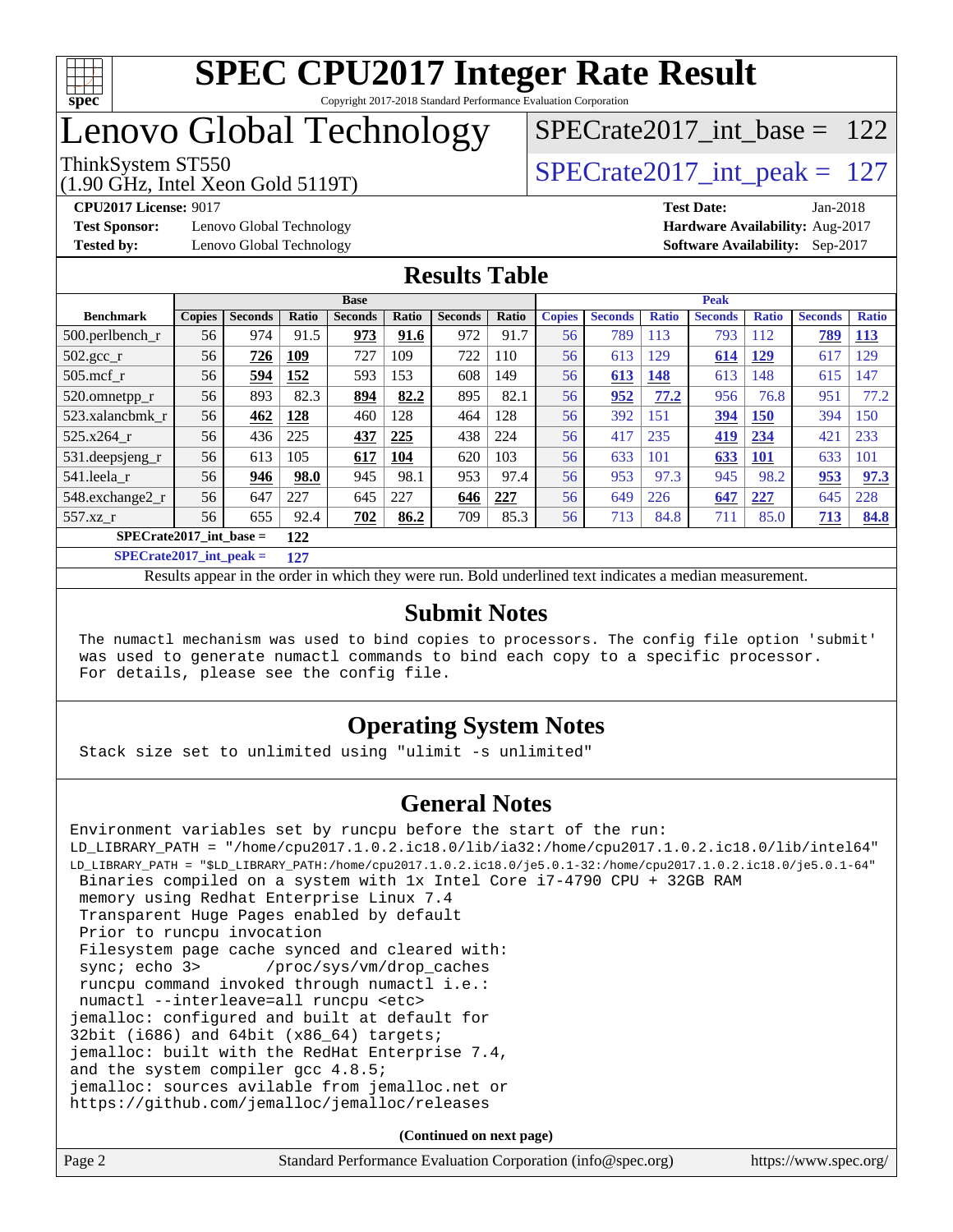

### Lenovo Global Technology

ThinkSystem ST550  $SPECrate2017\_int\_peak = 127$ [SPECrate2017\\_int\\_base =](http://www.spec.org/auto/cpu2017/Docs/result-fields.html#SPECrate2017intbase) 122

(1.90 GHz, Intel Xeon Gold 5119T)

**[Test Sponsor:](http://www.spec.org/auto/cpu2017/Docs/result-fields.html#TestSponsor)** Lenovo Global Technology **[Hardware Availability:](http://www.spec.org/auto/cpu2017/Docs/result-fields.html#HardwareAvailability)** Aug-2017 **[Tested by:](http://www.spec.org/auto/cpu2017/Docs/result-fields.html#Testedby)** Lenovo Global Technology **[Software Availability:](http://www.spec.org/auto/cpu2017/Docs/result-fields.html#SoftwareAvailability)** Sep-2017

**[CPU2017 License:](http://www.spec.org/auto/cpu2017/Docs/result-fields.html#CPU2017License)** 9017 **[Test Date:](http://www.spec.org/auto/cpu2017/Docs/result-fields.html#TestDate)** Jan-2018

### **[General Notes \(Continued\)](http://www.spec.org/auto/cpu2017/Docs/result-fields.html#GeneralNotes)**

No: The test sponsor attests, as of date of publication, that CVE-2017-5754 (Meltdown) is mitigated in the system as tested and documented. No: The test sponsor attests, as of date of publication, that CVE-2017-5753 (Spectre variant 1) is mitigated in the system as tested and documented. No: The test sponsor attests, as of date of publication, that CVE-2017-5715 (Spectre variant 2) is mitigated in the system as tested and documented. This benchmark result is intended to provide perspective on past performance using the historical hardware and/or software described on this result page. The system as described on this result page was formerly generally available. At the time of this publication, it may not be shipping, and/or may not be supported, and/or may fail to meet other tests of General Availability described in the SPEC OSG Policy document, <http://www.spec.org/osg/policy.html> This measured result may not be representative of the result that would be measured were this benchmark run with hardware and software available as of the publication date.

### **[Platform Notes](http://www.spec.org/auto/cpu2017/Docs/result-fields.html#PlatformNotes)**

BIOS configuration: Choose Operating Mode set to Maximum Performance DCU Streamer Prefetcher set to Disable MONITORMWAIT set to Enable SNC set to Enable XPT Prefetcher set to Enable Stale AtoS set to Enable LLC Deadline Alloc set to Disable Sysinfo program /home/cpu2017.1.0.2.ic18.0/bin/sysinfo Rev: r5797 of 2017-06-14 96c45e4568ad54c135fd618bcc091c0f running on ST550 Tue Jan 30 02:25:59 2018 SUT (System Under Test) info as seen by some common utilities. For more information on this section, see <https://www.spec.org/cpu2017/Docs/config.html#sysinfo> From /proc/cpuinfo model name : Intel(R) Xeon(R) Gold 5119T CPU @ 1.90GHz 2 "physical id"s (chips) 56 "processors" cores, siblings (Caution: counting these is hw and system dependent. The following excerpts from /proc/cpuinfo might not be reliable. Use with caution.) cpu cores : 14 siblings : 28 physical 0: cores 0 1 2 3 4 5 6 8 9 10 11 12 13 14 physical 1: cores 0 1 2 3 4 5 6 8 9 10 11 12 13 14

**(Continued on next page)**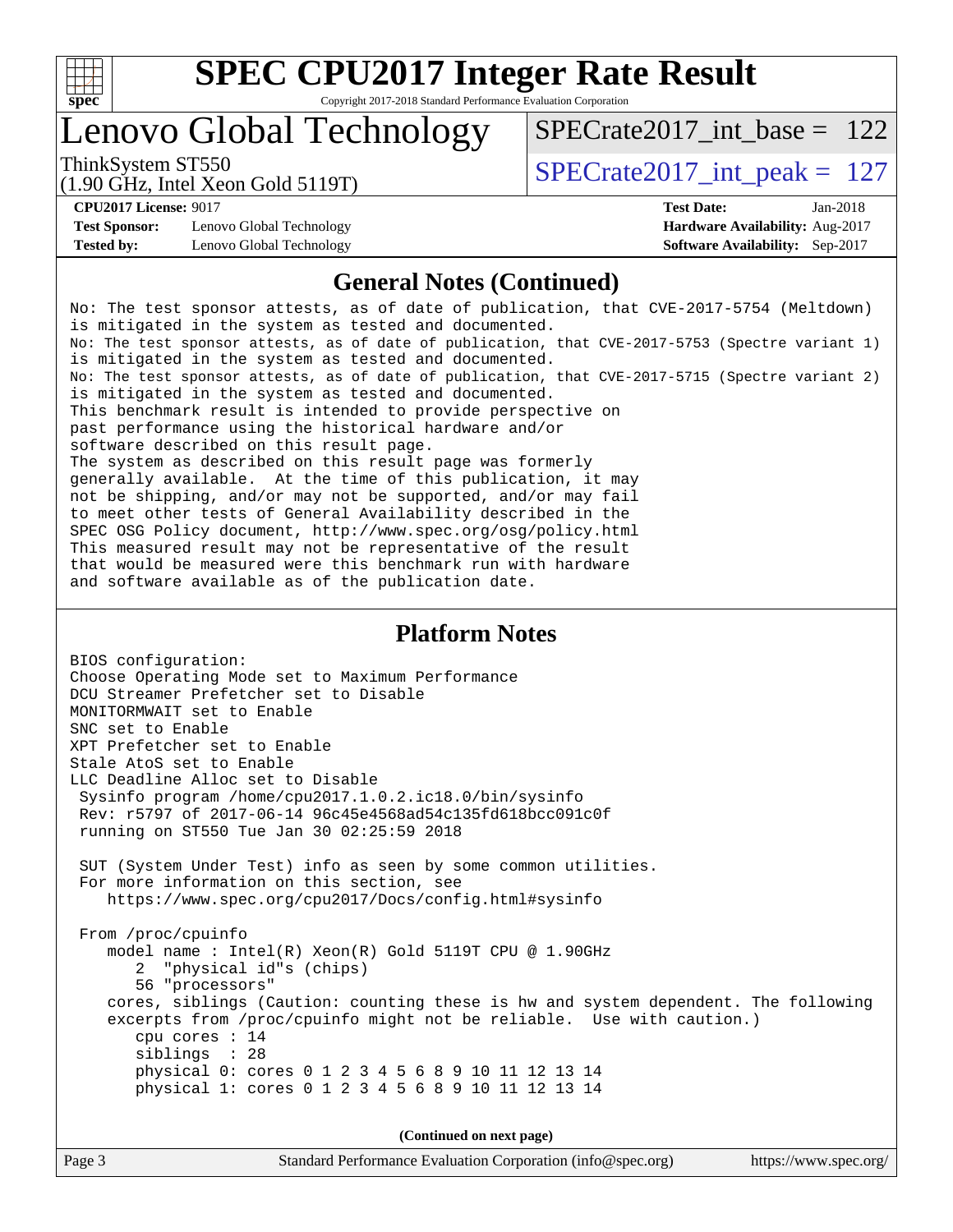

## **[SPEC CPU2017 Integer Rate Result](http://www.spec.org/auto/cpu2017/Docs/result-fields.html#SPECCPU2017IntegerRateResult)**

Copyright 2017-2018 Standard Performance Evaluation Corporation

Lenovo Global Technology

 $SPECrate2017\_int\_base = 122$ 

(1.90 GHz, Intel Xeon Gold 5119T)

ThinkSystem ST550  $SPECrate2017\_int\_peak = 127$ 

**[CPU2017 License:](http://www.spec.org/auto/cpu2017/Docs/result-fields.html#CPU2017License)** 9017 **[Test Date:](http://www.spec.org/auto/cpu2017/Docs/result-fields.html#TestDate)** Jan-2018

**[Test Sponsor:](http://www.spec.org/auto/cpu2017/Docs/result-fields.html#TestSponsor)** Lenovo Global Technology **[Hardware Availability:](http://www.spec.org/auto/cpu2017/Docs/result-fields.html#HardwareAvailability)** Aug-2017 **[Tested by:](http://www.spec.org/auto/cpu2017/Docs/result-fields.html#Testedby)** Lenovo Global Technology **[Software Availability:](http://www.spec.org/auto/cpu2017/Docs/result-fields.html#SoftwareAvailability)** Sep-2017

**[Platform Notes \(Continued\)](http://www.spec.org/auto/cpu2017/Docs/result-fields.html#PlatformNotes)**

Page 4 Standard Performance Evaluation Corporation [\(info@spec.org\)](mailto:info@spec.org) <https://www.spec.org/> From lscpu: Architecture: x86\_64 CPU op-mode(s): 32-bit, 64-bit Byte Order: Little Endian CPU(s): 56 On-line CPU(s) list: 0-55 Thread(s) per core: 2 Core(s) per socket: 14 Socket(s): 2 NUMA node(s): 4 Vendor ID: GenuineIntel CPU family: 6 Model: 85 Model name:  $Intel(R)$  Xeon(R) Gold 5119T CPU @ 1.90GHz Stepping: 4 CPU MHz: 1895.553 BogoMIPS: 3791.10 Virtualization: VT-x L1d cache: 32K L1i cache: 32K L2 cache: 1024K L3 cache: 19712K NUMA node0 CPU(s): 0-3,7-9,28-31,35-37 NUMA node1 CPU(s): 4-6,10-13,32-34,38-41 NUMA node2 CPU(s): 14-17,21-23,42-45,49-51 NUMA node3 CPU(s): 18-20,24-27,46-48,52-55 Flags: fpu vme de pse tsc msr pae mce cx8 apic sep mtrr pge mca cmov pat pse36 clflush dts acpi mmx fxsr sse sse2 ss ht tm pbe syscall nx pdpe1gb rdtscp lm constant\_tsc art arch\_perfmon pebs bts rep\_good nopl xtopology nonstop\_tsc aperfmperf eagerfpu pni pclmulqdq dtes64 monitor ds\_cpl vmx smx est tm2 ssse3 sdbg fma cx16 xtpr pdcm pcid dca sse4\_1 sse4\_2 x2apic movbe popcnt tsc\_deadline\_timer aes xsave avx f16c rdrand lahf\_lm abm 3dnowprefetch ida arat epb pln pts dtherm intel\_pt tpr\_shadow vnmi flexpriority ept vpid fsgsbase tsc\_adjust bmi1 hle avx2 smep bmi2 erms invpcid rtm cqm mpx avx512f avx512dq rdseed adx smap clflushopt clwb avx512cd avx512bw avx512vl xsaveopt xsavec xgetbv1 cqm\_llc cqm\_occup\_llc /proc/cpuinfo cache data cache size : 19712 KB From numactl --hardware WARNING: a numactl 'node' might or might not correspond to a physical chip. available: 4 nodes (0-3) node 0 cpus: 0 1 2 3 7 8 9 28 29 30 31 35 36 37 node 0 size: 96357 MB node 0 free: 95850 MB node 1 cpus: 4 5 6 10 11 12 13 32 33 34 38 39 40 41 **(Continued on next page)**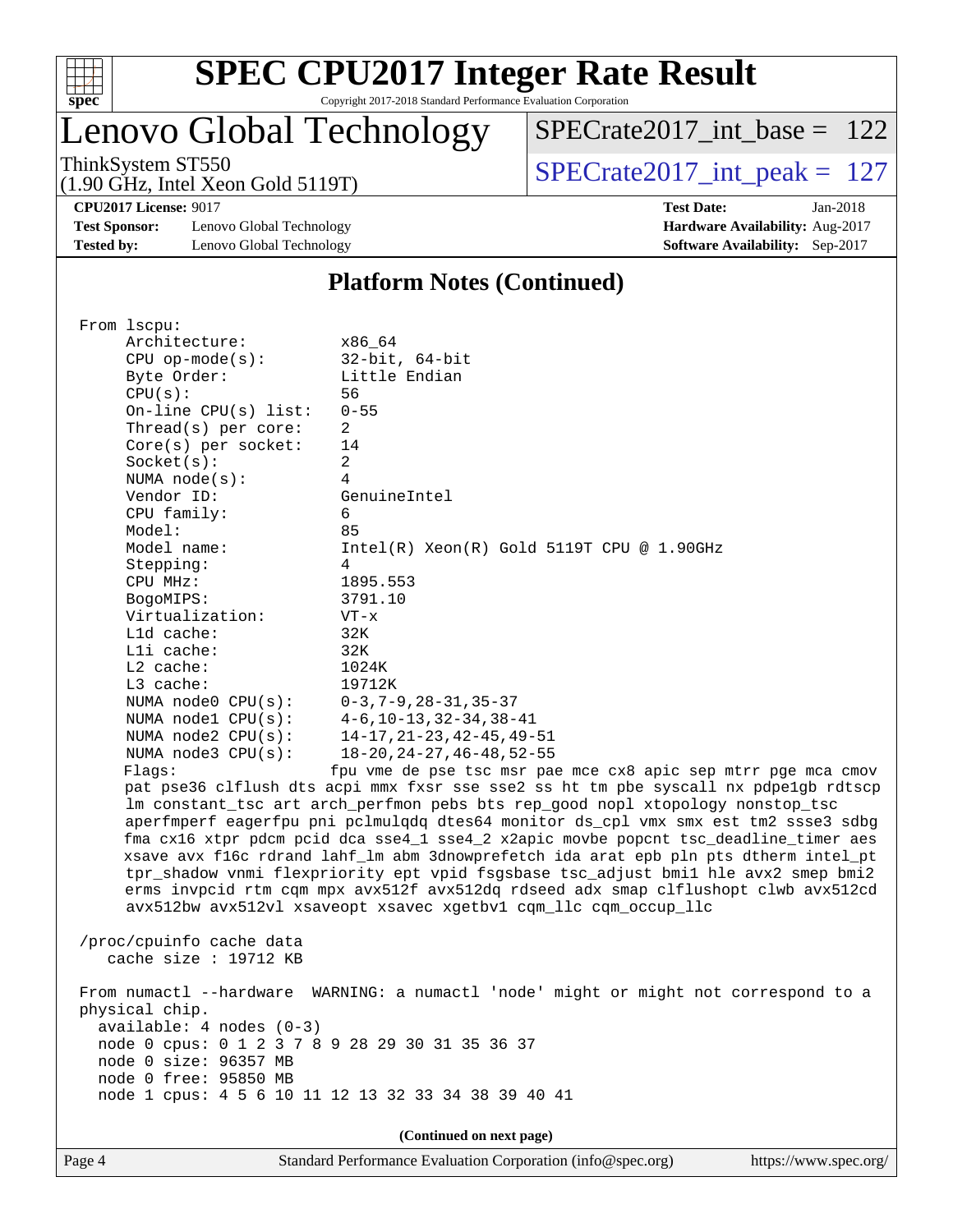

## **[SPEC CPU2017 Integer Rate Result](http://www.spec.org/auto/cpu2017/Docs/result-fields.html#SPECCPU2017IntegerRateResult)**

Copyright 2017-2018 Standard Performance Evaluation Corporation

### Lenovo Global Technology

[SPECrate2017\\_int\\_base =](http://www.spec.org/auto/cpu2017/Docs/result-fields.html#SPECrate2017intbase) 122

(1.90 GHz, Intel Xeon Gold 5119T)

ThinkSystem ST550  $SPECrate2017\_int\_peak = 127$ 

**[Test Sponsor:](http://www.spec.org/auto/cpu2017/Docs/result-fields.html#TestSponsor)** Lenovo Global Technology **[Hardware Availability:](http://www.spec.org/auto/cpu2017/Docs/result-fields.html#HardwareAvailability)** Aug-2017 **[Tested by:](http://www.spec.org/auto/cpu2017/Docs/result-fields.html#Testedby)** Lenovo Global Technology **[Software Availability:](http://www.spec.org/auto/cpu2017/Docs/result-fields.html#SoftwareAvailability)** Sep-2017

**[CPU2017 License:](http://www.spec.org/auto/cpu2017/Docs/result-fields.html#CPU2017License)** 9017 **[Test Date:](http://www.spec.org/auto/cpu2017/Docs/result-fields.html#TestDate)** Jan-2018

#### **[Platform Notes \(Continued\)](http://www.spec.org/auto/cpu2017/Docs/result-fields.html#PlatformNotes)**

 node 1 size: 96753 MB node 1 free: 96355 MB node 2 cpus: 14 15 16 17 21 22 23 42 43 44 45 49 50 51 node 2 size: 96753 MB node 2 free: 96378 MB node 3 cpus: 18 19 20 24 25 26 27 46 47 48 52 53 54 55 node 3 size: 96750 MB node 3 free: 96403 MB node distances: node 0 1 2 3 0: 10 11 21 21 1: 11 10 21 21 2: 21 21 10 11 3: 21 21 11 10 From /proc/meminfo MemTotal: 395893300 kB HugePages\_Total: 0 Hugepagesize: 2048 kB From /etc/\*release\* /etc/\*version\* SuSE-release: SUSE Linux Enterprise Server 12 (x86\_64) VERSION = 12 PATCHLEVEL = 2 # This file is deprecated and will be removed in a future service pack or release. # Please check /etc/os-release for details about this release. os-release: NAME="SLES" VERSION="12-SP2" VERSION\_ID="12.2" PRETTY\_NAME="SUSE Linux Enterprise Server 12 SP2" ID="sles" ANSI\_COLOR="0;32" CPE\_NAME="cpe:/o:suse:sles:12:sp2" uname -a: Linux ST550 4.4.21-69-default #1 SMP Tue Oct 25 10:58:20 UTC 2016 (9464f67) x86\_64 x86\_64 x86\_64 GNU/Linux run-level 3 Jan 30 02:24 SPEC is set to: /home/cpu2017.1.0.2.ic18.0 Filesystem Type Size Used Avail Use% Mounted on /dev/sda2 btrfs 744G 206G 538G 28% /home Additional information from dmidecode follows. WARNING: Use caution when you interpret **(Continued on next page)**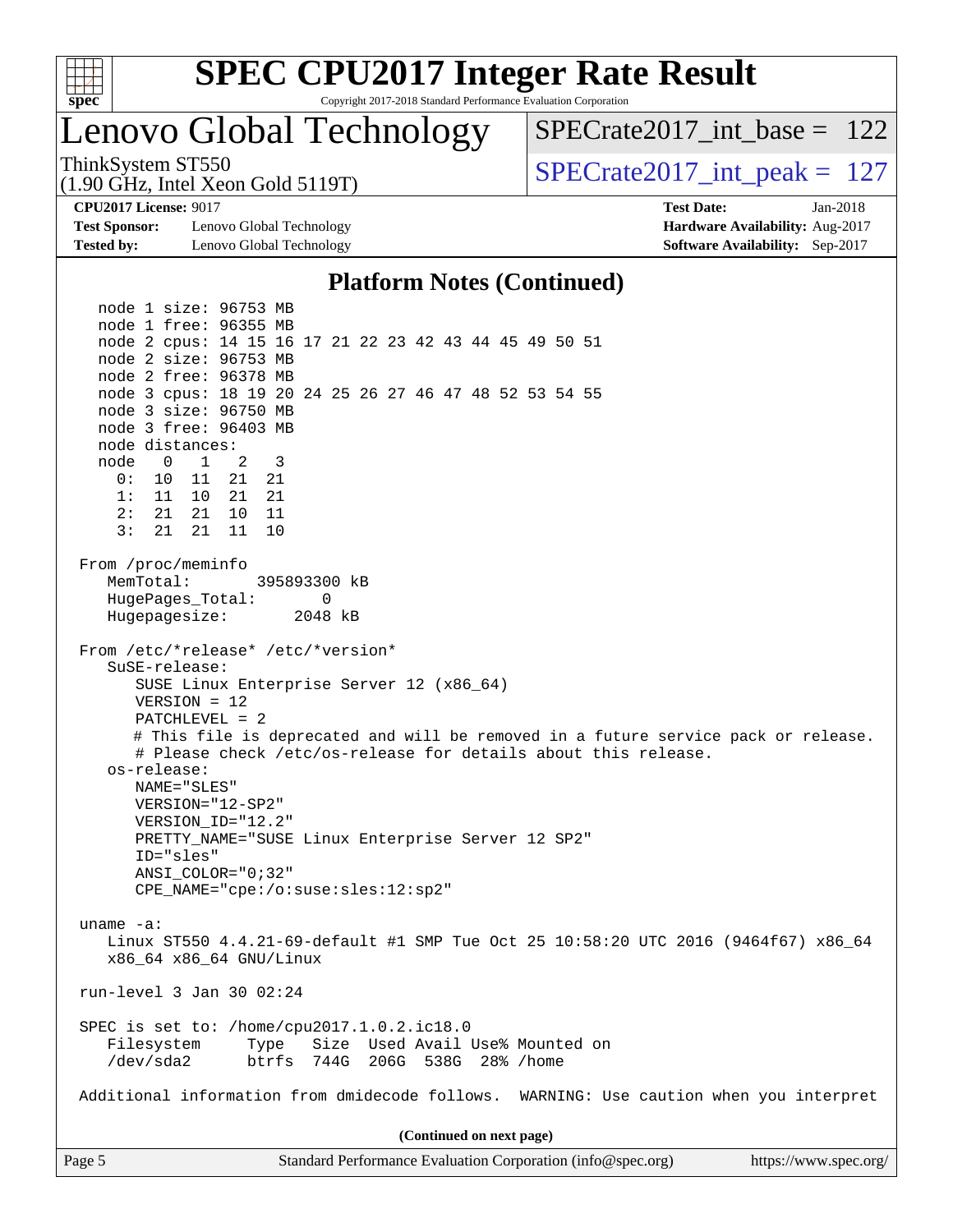

# Lenovo Global Technology

 $SPECTate2017\_int\_peak = 127$ [SPECrate2017\\_int\\_base =](http://www.spec.org/auto/cpu2017/Docs/result-fields.html#SPECrate2017intbase) 122

(1.90 GHz, Intel Xeon Gold 5119T)

**[Test Sponsor:](http://www.spec.org/auto/cpu2017/Docs/result-fields.html#TestSponsor)** Lenovo Global Technology **[Hardware Availability:](http://www.spec.org/auto/cpu2017/Docs/result-fields.html#HardwareAvailability)** Aug-2017 **[Tested by:](http://www.spec.org/auto/cpu2017/Docs/result-fields.html#Testedby)** Lenovo Global Technology **[Software Availability:](http://www.spec.org/auto/cpu2017/Docs/result-fields.html#SoftwareAvailability)** Sep-2017

**[CPU2017 License:](http://www.spec.org/auto/cpu2017/Docs/result-fields.html#CPU2017License)** 9017 **[Test Date:](http://www.spec.org/auto/cpu2017/Docs/result-fields.html#TestDate)** Jan-2018

#### **[Platform Notes \(Continued\)](http://www.spec.org/auto/cpu2017/Docs/result-fields.html#PlatformNotes)**

 this section. The 'dmidecode' program reads system data which is "intended to allow hardware to be accurately determined", but the intent may not be met, as there are frequent changes to hardware, firmware, and the "DMTF SMBIOS" standard. BIOS Lenovo -[O0E109N-1.10]- 10/16/2017

Memory:

12x Hynix HMA84GR7AFR4N-VK 32 GB 2 rank 2666, configured at 2400

(End of data from sysinfo program)

### **[Compiler Version Notes](http://www.spec.org/auto/cpu2017/Docs/result-fields.html#CompilerVersionNotes)**

Page 6 Standard Performance Evaluation Corporation [\(info@spec.org\)](mailto:info@spec.org) <https://www.spec.org/> ============================================================================== CC 500.perlbench\_r(base) 502.gcc\_r(base) 505.mcf\_r(base, peak) 525.x264 $r(base, peak)$  557.xz $r(base, peak)$ ----------------------------------------------------------------------------- icc (ICC) 18.0.0 20170811 Copyright (C) 1985-2017 Intel Corporation. All rights reserved. ------------------------------------------------------------------------------ ============================================================================== CC 500.perlbench\_r(peak) 502.gcc\_r(peak) ----------------------------------------------------------------------------- icc (ICC) 18.0.0 20170811 Copyright (C) 1985-2017 Intel Corporation. All rights reserved. ------------------------------------------------------------------------------ ============================================================================== CXXC 520.omnetpp  $r(base)$  523.xalancbmk  $r(base)$  531.deepsjeng  $r(base)$  541.leela\_r(base) ----------------------------------------------------------------------------- icpc (ICC) 18.0.0 20170811 Copyright (C) 1985-2017 Intel Corporation. All rights reserved. ------------------------------------------------------------------------------ ============================================================================== CXXC 520.omnetpp\_r(peak) 523.xalancbmk\_r(peak) 531.deepsjeng\_r(peak) 541.leela\_r(peak) ----------------------------------------------------------------------------- icpc (ICC) 18.0.0 20170811 Copyright (C) 1985-2017 Intel Corporation. All rights reserved. ------------------------------------------------------------------------------ ============================================================================== FC 548.exchange2\_r(base, peak) ----------------------------------------------------------------------------- ifort (IFORT) 18.0.0 20170811 **(Continued on next page)**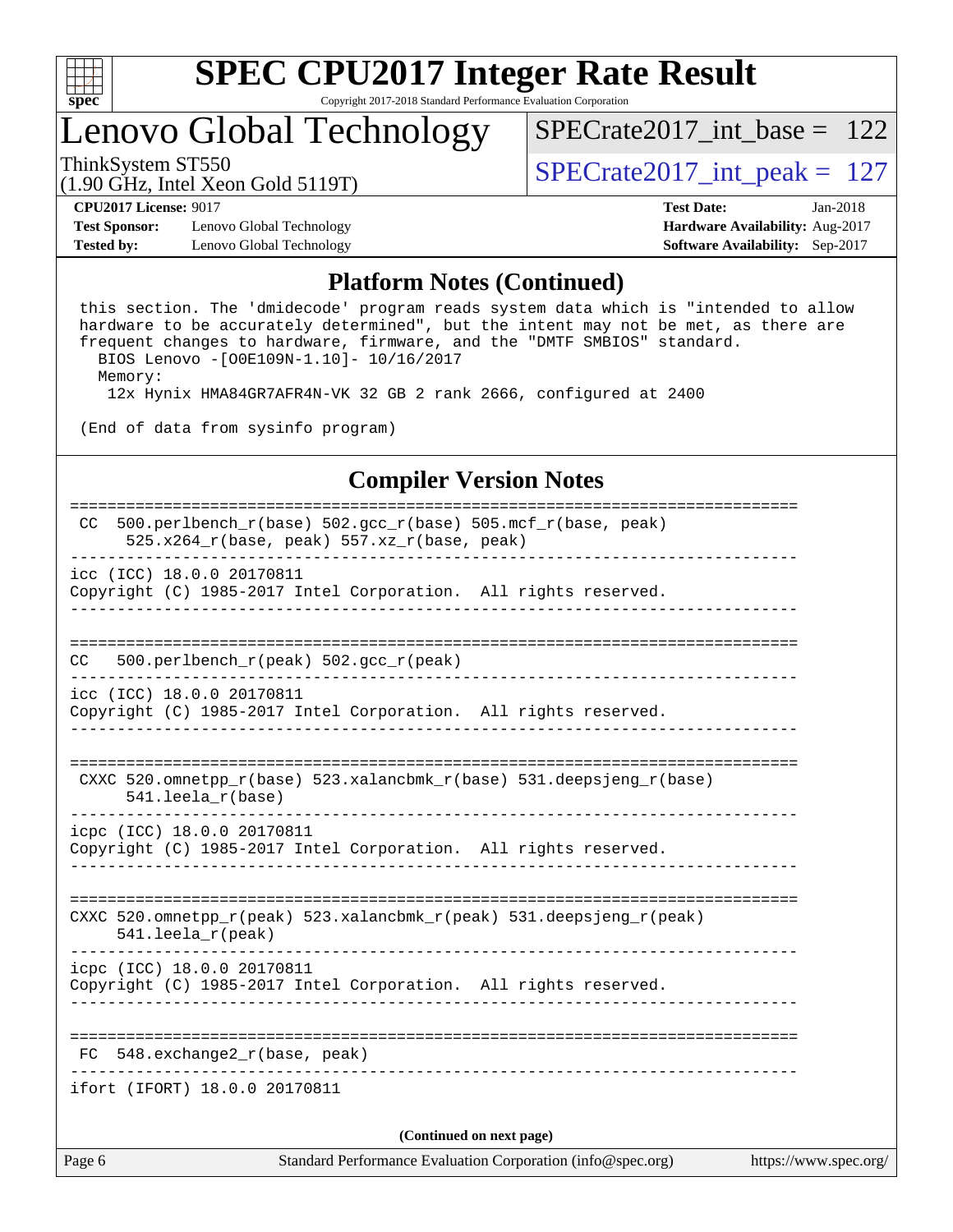

### Lenovo Global Technology

[SPECrate2017\\_int\\_base =](http://www.spec.org/auto/cpu2017/Docs/result-fields.html#SPECrate2017intbase) 122

(1.90 GHz, Intel Xeon Gold 5119T) ThinkSystem ST550<br>(1.90  $\text{CH}_2$  Intel Year Gold 5119T) [SPECrate2017\\_int\\_peak =](http://www.spec.org/auto/cpu2017/Docs/result-fields.html#SPECrate2017intpeak) 127

**[Test Sponsor:](http://www.spec.org/auto/cpu2017/Docs/result-fields.html#TestSponsor)** Lenovo Global Technology **[Hardware Availability:](http://www.spec.org/auto/cpu2017/Docs/result-fields.html#HardwareAvailability)** Aug-2017 **[Tested by:](http://www.spec.org/auto/cpu2017/Docs/result-fields.html#Testedby)** Lenovo Global Technology **[Software Availability:](http://www.spec.org/auto/cpu2017/Docs/result-fields.html#SoftwareAvailability)** Sep-2017

**[CPU2017 License:](http://www.spec.org/auto/cpu2017/Docs/result-fields.html#CPU2017License)** 9017 **[Test Date:](http://www.spec.org/auto/cpu2017/Docs/result-fields.html#TestDate)** Jan-2018

### **[Compiler Version Notes \(Continued\)](http://www.spec.org/auto/cpu2017/Docs/result-fields.html#CompilerVersionNotes)**

Copyright (C) 1985-2017 Intel Corporation. All rights reserved. ------------------------------------------------------------------------------

### **[Base Compiler Invocation](http://www.spec.org/auto/cpu2017/Docs/result-fields.html#BaseCompilerInvocation)**

[C benchmarks](http://www.spec.org/auto/cpu2017/Docs/result-fields.html#Cbenchmarks):  $i$ cc

[C++ benchmarks:](http://www.spec.org/auto/cpu2017/Docs/result-fields.html#CXXbenchmarks) [icpc](http://www.spec.org/cpu2017/results/res2018q1/cpu2017-20180205-03186.flags.html#user_CXXbase_intel_icpc_18.0_c510b6838c7f56d33e37e94d029a35b4a7bccf4766a728ee175e80a419847e808290a9b78be685c44ab727ea267ec2f070ec5dc83b407c0218cded6866a35d07)

[Fortran benchmarks](http://www.spec.org/auto/cpu2017/Docs/result-fields.html#Fortranbenchmarks): [ifort](http://www.spec.org/cpu2017/results/res2018q1/cpu2017-20180205-03186.flags.html#user_FCbase_intel_ifort_18.0_8111460550e3ca792625aed983ce982f94888b8b503583aa7ba2b8303487b4d8a21a13e7191a45c5fd58ff318f48f9492884d4413fa793fd88dd292cad7027ca)

### **[Base Portability Flags](http://www.spec.org/auto/cpu2017/Docs/result-fields.html#BasePortabilityFlags)**

 500.perlbench\_r: [-DSPEC\\_LP64](http://www.spec.org/cpu2017/results/res2018q1/cpu2017-20180205-03186.flags.html#b500.perlbench_r_basePORTABILITY_DSPEC_LP64) [-DSPEC\\_LINUX\\_X64](http://www.spec.org/cpu2017/results/res2018q1/cpu2017-20180205-03186.flags.html#b500.perlbench_r_baseCPORTABILITY_DSPEC_LINUX_X64) 502.gcc\_r: [-DSPEC\\_LP64](http://www.spec.org/cpu2017/results/res2018q1/cpu2017-20180205-03186.flags.html#suite_basePORTABILITY502_gcc_r_DSPEC_LP64) 505.mcf\_r: [-DSPEC\\_LP64](http://www.spec.org/cpu2017/results/res2018q1/cpu2017-20180205-03186.flags.html#suite_basePORTABILITY505_mcf_r_DSPEC_LP64) 520.omnetpp\_r: [-DSPEC\\_LP64](http://www.spec.org/cpu2017/results/res2018q1/cpu2017-20180205-03186.flags.html#suite_basePORTABILITY520_omnetpp_r_DSPEC_LP64) 523.xalancbmk\_r: [-DSPEC\\_LP64](http://www.spec.org/cpu2017/results/res2018q1/cpu2017-20180205-03186.flags.html#suite_basePORTABILITY523_xalancbmk_r_DSPEC_LP64) [-DSPEC\\_LINUX](http://www.spec.org/cpu2017/results/res2018q1/cpu2017-20180205-03186.flags.html#b523.xalancbmk_r_baseCXXPORTABILITY_DSPEC_LINUX) 525.x264\_r: [-DSPEC\\_LP64](http://www.spec.org/cpu2017/results/res2018q1/cpu2017-20180205-03186.flags.html#suite_basePORTABILITY525_x264_r_DSPEC_LP64) 531.deepsjeng\_r: [-DSPEC\\_LP64](http://www.spec.org/cpu2017/results/res2018q1/cpu2017-20180205-03186.flags.html#suite_basePORTABILITY531_deepsjeng_r_DSPEC_LP64) 541.leela\_r: [-DSPEC\\_LP64](http://www.spec.org/cpu2017/results/res2018q1/cpu2017-20180205-03186.flags.html#suite_basePORTABILITY541_leela_r_DSPEC_LP64) 548.exchange2\_r: [-DSPEC\\_LP64](http://www.spec.org/cpu2017/results/res2018q1/cpu2017-20180205-03186.flags.html#suite_basePORTABILITY548_exchange2_r_DSPEC_LP64) 557.xz\_r: [-DSPEC\\_LP64](http://www.spec.org/cpu2017/results/res2018q1/cpu2017-20180205-03186.flags.html#suite_basePORTABILITY557_xz_r_DSPEC_LP64)

### **[Base Optimization Flags](http://www.spec.org/auto/cpu2017/Docs/result-fields.html#BaseOptimizationFlags)**

#### [C benchmarks](http://www.spec.org/auto/cpu2017/Docs/result-fields.html#Cbenchmarks):

[-Wl,-z,muldefs](http://www.spec.org/cpu2017/results/res2018q1/cpu2017-20180205-03186.flags.html#user_CCbase_link_force_multiple1_b4cbdb97b34bdee9ceefcfe54f4c8ea74255f0b02a4b23e853cdb0e18eb4525ac79b5a88067c842dd0ee6996c24547a27a4b99331201badda8798ef8a743f577) [-xCORE-AVX512](http://www.spec.org/cpu2017/results/res2018q1/cpu2017-20180205-03186.flags.html#user_CCbase_f-xCORE-AVX512) [-ipo](http://www.spec.org/cpu2017/results/res2018q1/cpu2017-20180205-03186.flags.html#user_CCbase_f-ipo) [-O3](http://www.spec.org/cpu2017/results/res2018q1/cpu2017-20180205-03186.flags.html#user_CCbase_f-O3) [-no-prec-div](http://www.spec.org/cpu2017/results/res2018q1/cpu2017-20180205-03186.flags.html#user_CCbase_f-no-prec-div) [-qopt-mem-layout-trans=3](http://www.spec.org/cpu2017/results/res2018q1/cpu2017-20180205-03186.flags.html#user_CCbase_f-qopt-mem-layout-trans_de80db37974c74b1f0e20d883f0b675c88c3b01e9d123adea9b28688d64333345fb62bc4a798493513fdb68f60282f9a726aa07f478b2f7113531aecce732043) [-L/usr/local/je5.0.1-64/lib](http://www.spec.org/cpu2017/results/res2018q1/cpu2017-20180205-03186.flags.html#user_CCbase_jemalloc_link_path64_4b10a636b7bce113509b17f3bd0d6226c5fb2346b9178c2d0232c14f04ab830f976640479e5c33dc2bcbbdad86ecfb6634cbbd4418746f06f368b512fced5394) [-ljemalloc](http://www.spec.org/cpu2017/results/res2018q1/cpu2017-20180205-03186.flags.html#user_CCbase_jemalloc_link_lib_d1249b907c500fa1c0672f44f562e3d0f79738ae9e3c4a9c376d49f265a04b9c99b167ecedbf6711b3085be911c67ff61f150a17b3472be731631ba4d0471706)

#### [C++ benchmarks:](http://www.spec.org/auto/cpu2017/Docs/result-fields.html#CXXbenchmarks)

[-Wl,-z,muldefs](http://www.spec.org/cpu2017/results/res2018q1/cpu2017-20180205-03186.flags.html#user_CXXbase_link_force_multiple1_b4cbdb97b34bdee9ceefcfe54f4c8ea74255f0b02a4b23e853cdb0e18eb4525ac79b5a88067c842dd0ee6996c24547a27a4b99331201badda8798ef8a743f577) [-xCORE-AVX512](http://www.spec.org/cpu2017/results/res2018q1/cpu2017-20180205-03186.flags.html#user_CXXbase_f-xCORE-AVX512) [-ipo](http://www.spec.org/cpu2017/results/res2018q1/cpu2017-20180205-03186.flags.html#user_CXXbase_f-ipo) [-O3](http://www.spec.org/cpu2017/results/res2018q1/cpu2017-20180205-03186.flags.html#user_CXXbase_f-O3) [-no-prec-div](http://www.spec.org/cpu2017/results/res2018q1/cpu2017-20180205-03186.flags.html#user_CXXbase_f-no-prec-div) [-qopt-mem-layout-trans=3](http://www.spec.org/cpu2017/results/res2018q1/cpu2017-20180205-03186.flags.html#user_CXXbase_f-qopt-mem-layout-trans_de80db37974c74b1f0e20d883f0b675c88c3b01e9d123adea9b28688d64333345fb62bc4a798493513fdb68f60282f9a726aa07f478b2f7113531aecce732043) [-L/usr/local/je5.0.1-64/lib](http://www.spec.org/cpu2017/results/res2018q1/cpu2017-20180205-03186.flags.html#user_CXXbase_jemalloc_link_path64_4b10a636b7bce113509b17f3bd0d6226c5fb2346b9178c2d0232c14f04ab830f976640479e5c33dc2bcbbdad86ecfb6634cbbd4418746f06f368b512fced5394) [-ljemalloc](http://www.spec.org/cpu2017/results/res2018q1/cpu2017-20180205-03186.flags.html#user_CXXbase_jemalloc_link_lib_d1249b907c500fa1c0672f44f562e3d0f79738ae9e3c4a9c376d49f265a04b9c99b167ecedbf6711b3085be911c67ff61f150a17b3472be731631ba4d0471706)

#### [Fortran benchmarks](http://www.spec.org/auto/cpu2017/Docs/result-fields.html#Fortranbenchmarks):

```
-Wl,-z,muldefs -xCORE-AVX512 -ipo -O3 -no-prec-div
-qopt-mem-layout-trans=3 -nostandard-realloc-lhs -align array32byte
-L/usr/local/je5.0.1-64/lib -ljemalloc
```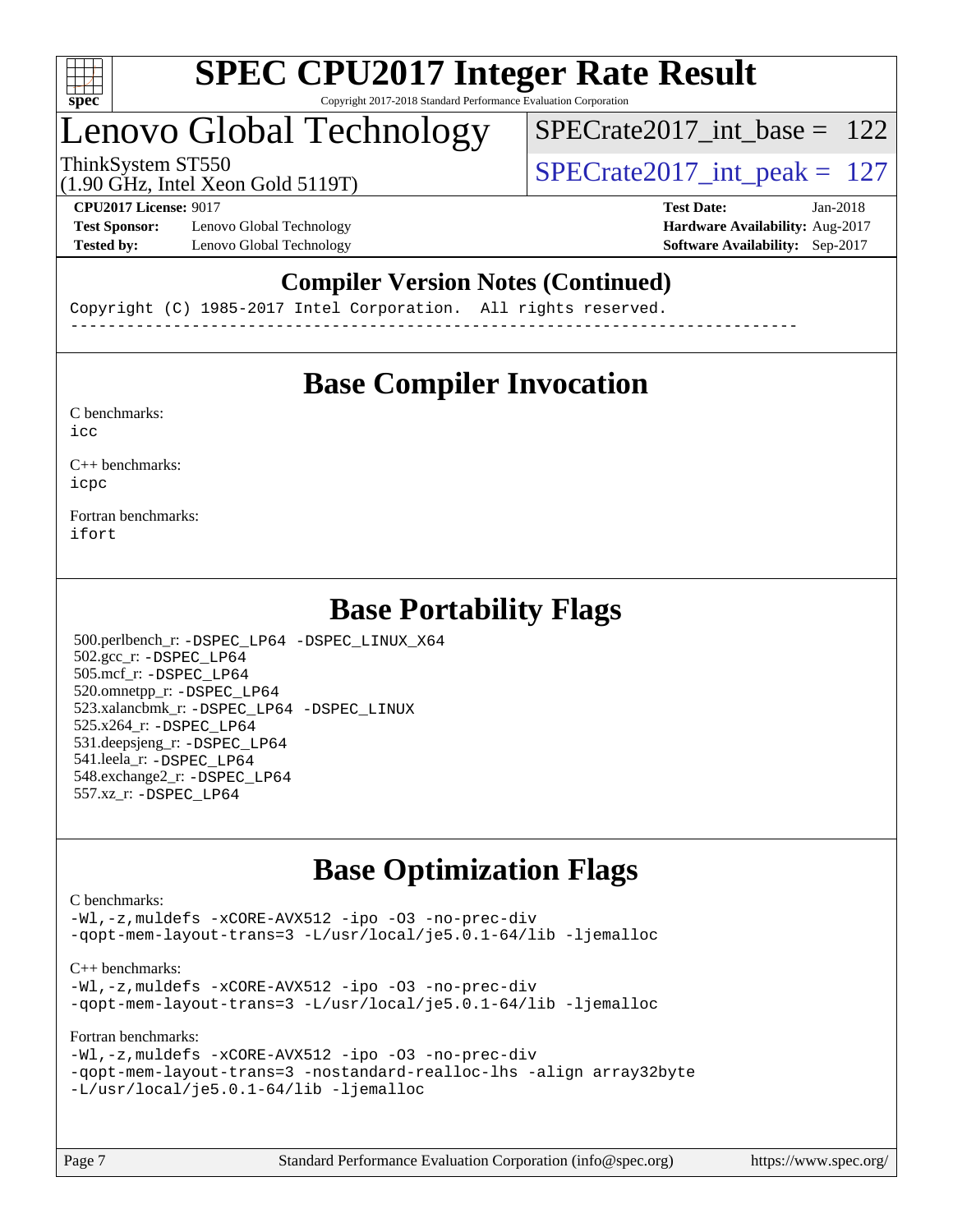

### Lenovo Global Technology

ThinkSystem ST550<br>(1.90 GHz, Intel Xeon Gold 5119T)  $\begin{array}{r} | \text{SPECrate2017\_int\_peak} = 127 \end{array}$  $SPECTate2017\_int\_base = 122$ 

(1.90 GHz, Intel Xeon Gold 5119T)

**[Test Sponsor:](http://www.spec.org/auto/cpu2017/Docs/result-fields.html#TestSponsor)** Lenovo Global Technology **[Hardware Availability:](http://www.spec.org/auto/cpu2017/Docs/result-fields.html#HardwareAvailability)** Aug-2017 **[Tested by:](http://www.spec.org/auto/cpu2017/Docs/result-fields.html#Testedby)** Lenovo Global Technology **[Software Availability:](http://www.spec.org/auto/cpu2017/Docs/result-fields.html#SoftwareAvailability)** Sep-2017

**[CPU2017 License:](http://www.spec.org/auto/cpu2017/Docs/result-fields.html#CPU2017License)** 9017 **[Test Date:](http://www.spec.org/auto/cpu2017/Docs/result-fields.html#TestDate)** Jan-2018

### **[Base Other Flags](http://www.spec.org/auto/cpu2017/Docs/result-fields.html#BaseOtherFlags)**

[C benchmarks](http://www.spec.org/auto/cpu2017/Docs/result-fields.html#Cbenchmarks): [-m64](http://www.spec.org/cpu2017/results/res2018q1/cpu2017-20180205-03186.flags.html#user_CCbase_intel_intel64_18.0_af43caccfc8ded86e7699f2159af6efc7655f51387b94da716254467f3c01020a5059329e2569e4053f409e7c9202a7efc638f7a6d1ffb3f52dea4a3e31d82ab) [-std=c11](http://www.spec.org/cpu2017/results/res2018q1/cpu2017-20180205-03186.flags.html#user_CCbase_intel_compiler_c11_mode_0e1c27790398a4642dfca32ffe6c27b5796f9c2d2676156f2e42c9c44eaad0c049b1cdb667a270c34d979996257aeb8fc440bfb01818dbc9357bd9d174cb8524)

[C++ benchmarks:](http://www.spec.org/auto/cpu2017/Docs/result-fields.html#CXXbenchmarks) [-m64](http://www.spec.org/cpu2017/results/res2018q1/cpu2017-20180205-03186.flags.html#user_CXXbase_intel_intel64_18.0_af43caccfc8ded86e7699f2159af6efc7655f51387b94da716254467f3c01020a5059329e2569e4053f409e7c9202a7efc638f7a6d1ffb3f52dea4a3e31d82ab)

[Fortran benchmarks](http://www.spec.org/auto/cpu2017/Docs/result-fields.html#Fortranbenchmarks): [-m64](http://www.spec.org/cpu2017/results/res2018q1/cpu2017-20180205-03186.flags.html#user_FCbase_intel_intel64_18.0_af43caccfc8ded86e7699f2159af6efc7655f51387b94da716254467f3c01020a5059329e2569e4053f409e7c9202a7efc638f7a6d1ffb3f52dea4a3e31d82ab)

**[Peak Compiler Invocation](http://www.spec.org/auto/cpu2017/Docs/result-fields.html#PeakCompilerInvocation)**

[C benchmarks](http://www.spec.org/auto/cpu2017/Docs/result-fields.html#Cbenchmarks): [icc](http://www.spec.org/cpu2017/results/res2018q1/cpu2017-20180205-03186.flags.html#user_CCpeak_intel_icc_18.0_66fc1ee009f7361af1fbd72ca7dcefbb700085f36577c54f309893dd4ec40d12360134090235512931783d35fd58c0460139e722d5067c5574d8eaf2b3e37e92)

[C++ benchmarks:](http://www.spec.org/auto/cpu2017/Docs/result-fields.html#CXXbenchmarks) [icpc](http://www.spec.org/cpu2017/results/res2018q1/cpu2017-20180205-03186.flags.html#user_CXXpeak_intel_icpc_18.0_c510b6838c7f56d33e37e94d029a35b4a7bccf4766a728ee175e80a419847e808290a9b78be685c44ab727ea267ec2f070ec5dc83b407c0218cded6866a35d07)

[Fortran benchmarks](http://www.spec.org/auto/cpu2017/Docs/result-fields.html#Fortranbenchmarks): [ifort](http://www.spec.org/cpu2017/results/res2018q1/cpu2017-20180205-03186.flags.html#user_FCpeak_intel_ifort_18.0_8111460550e3ca792625aed983ce982f94888b8b503583aa7ba2b8303487b4d8a21a13e7191a45c5fd58ff318f48f9492884d4413fa793fd88dd292cad7027ca)

### **[Peak Portability Flags](http://www.spec.org/auto/cpu2017/Docs/result-fields.html#PeakPortabilityFlags)**

 500.perlbench\_r: [-DSPEC\\_LP64](http://www.spec.org/cpu2017/results/res2018q1/cpu2017-20180205-03186.flags.html#b500.perlbench_r_peakPORTABILITY_DSPEC_LP64) [-DSPEC\\_LINUX\\_X64](http://www.spec.org/cpu2017/results/res2018q1/cpu2017-20180205-03186.flags.html#b500.perlbench_r_peakCPORTABILITY_DSPEC_LINUX_X64) 502.gcc\_r: [-D\\_FILE\\_OFFSET\\_BITS=64](http://www.spec.org/cpu2017/results/res2018q1/cpu2017-20180205-03186.flags.html#user_peakPORTABILITY502_gcc_r_file_offset_bits_64_5ae949a99b284ddf4e95728d47cb0843d81b2eb0e18bdfe74bbf0f61d0b064f4bda2f10ea5eb90e1dcab0e84dbc592acfc5018bc955c18609f94ddb8d550002c) 505.mcf\_r: [-DSPEC\\_LP64](http://www.spec.org/cpu2017/results/res2018q1/cpu2017-20180205-03186.flags.html#suite_peakPORTABILITY505_mcf_r_DSPEC_LP64) 520.omnetpp\_r: [-DSPEC\\_LP64](http://www.spec.org/cpu2017/results/res2018q1/cpu2017-20180205-03186.flags.html#suite_peakPORTABILITY520_omnetpp_r_DSPEC_LP64) 523.xalancbmk\_r: [-D\\_FILE\\_OFFSET\\_BITS=64](http://www.spec.org/cpu2017/results/res2018q1/cpu2017-20180205-03186.flags.html#user_peakPORTABILITY523_xalancbmk_r_file_offset_bits_64_5ae949a99b284ddf4e95728d47cb0843d81b2eb0e18bdfe74bbf0f61d0b064f4bda2f10ea5eb90e1dcab0e84dbc592acfc5018bc955c18609f94ddb8d550002c) [-DSPEC\\_LINUX](http://www.spec.org/cpu2017/results/res2018q1/cpu2017-20180205-03186.flags.html#b523.xalancbmk_r_peakCXXPORTABILITY_DSPEC_LINUX) 525.x264\_r: [-DSPEC\\_LP64](http://www.spec.org/cpu2017/results/res2018q1/cpu2017-20180205-03186.flags.html#suite_peakPORTABILITY525_x264_r_DSPEC_LP64) 531.deepsjeng\_r: [-DSPEC\\_LP64](http://www.spec.org/cpu2017/results/res2018q1/cpu2017-20180205-03186.flags.html#suite_peakPORTABILITY531_deepsjeng_r_DSPEC_LP64) 541.leela\_r: [-DSPEC\\_LP64](http://www.spec.org/cpu2017/results/res2018q1/cpu2017-20180205-03186.flags.html#suite_peakPORTABILITY541_leela_r_DSPEC_LP64) 548.exchange2\_r: [-DSPEC\\_LP64](http://www.spec.org/cpu2017/results/res2018q1/cpu2017-20180205-03186.flags.html#suite_peakPORTABILITY548_exchange2_r_DSPEC_LP64) 557.xz\_r: [-DSPEC\\_LP64](http://www.spec.org/cpu2017/results/res2018q1/cpu2017-20180205-03186.flags.html#suite_peakPORTABILITY557_xz_r_DSPEC_LP64)

## **[Peak Optimization Flags](http://www.spec.org/auto/cpu2017/Docs/result-fields.html#PeakOptimizationFlags)**

[C benchmarks](http://www.spec.org/auto/cpu2017/Docs/result-fields.html#Cbenchmarks):

```
 500.perlbench_r: -Wl,-z,muldefs -prof-gen(pass 1) -prof-use(pass 2) -ipo
-xCORE-AVX512 -O3 -no-prec-div -qopt-mem-layout-trans=3
-fno-strict-overflow -L/usr/local/je5.0.1-64/lib
```
**(Continued on next page)**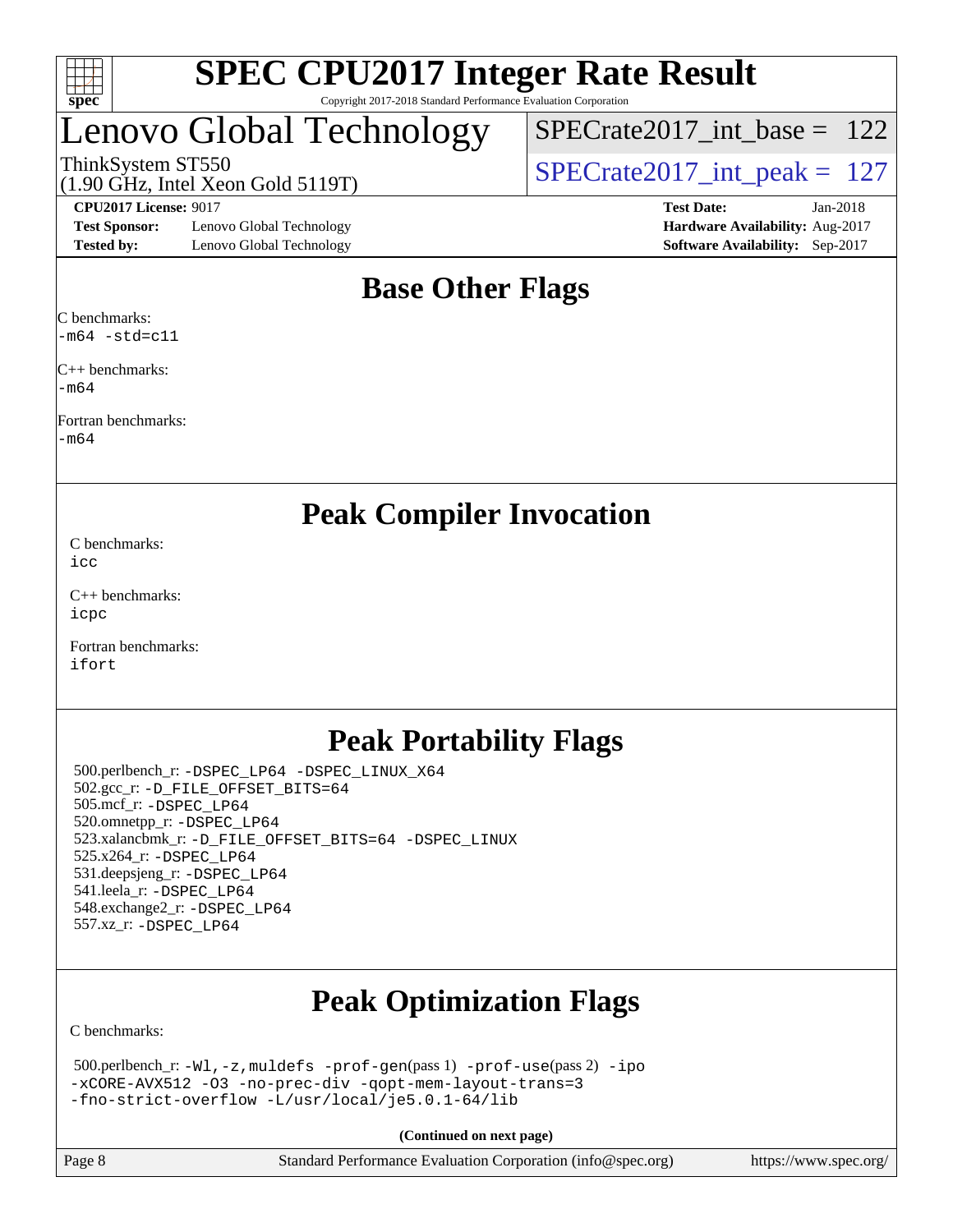

# **[SPEC CPU2017 Integer Rate Result](http://www.spec.org/auto/cpu2017/Docs/result-fields.html#SPECCPU2017IntegerRateResult)**

Copyright 2017-2018 Standard Performance Evaluation Corporation

### Lenovo Global Technology

[SPECrate2017\\_int\\_base =](http://www.spec.org/auto/cpu2017/Docs/result-fields.html#SPECrate2017intbase) 122

(1.90 GHz, Intel Xeon Gold 5119T)

ThinkSystem ST550  $SPECrate2017\_int\_peak = 127$ 

**[Test Sponsor:](http://www.spec.org/auto/cpu2017/Docs/result-fields.html#TestSponsor)** Lenovo Global Technology **[Hardware Availability:](http://www.spec.org/auto/cpu2017/Docs/result-fields.html#HardwareAvailability)** Aug-2017 **[Tested by:](http://www.spec.org/auto/cpu2017/Docs/result-fields.html#Testedby)** Lenovo Global Technology **[Software Availability:](http://www.spec.org/auto/cpu2017/Docs/result-fields.html#SoftwareAvailability)** Sep-2017

**[CPU2017 License:](http://www.spec.org/auto/cpu2017/Docs/result-fields.html#CPU2017License)** 9017 **[Test Date:](http://www.spec.org/auto/cpu2017/Docs/result-fields.html#TestDate)** Jan-2018

### **[Peak Optimization Flags \(Continued\)](http://www.spec.org/auto/cpu2017/Docs/result-fields.html#PeakOptimizationFlags)**

500.perlbench\_r (continued):

[-ljemalloc](http://www.spec.org/cpu2017/results/res2018q1/cpu2017-20180205-03186.flags.html#user_peakEXTRA_LIBS500_perlbench_r_jemalloc_link_lib_d1249b907c500fa1c0672f44f562e3d0f79738ae9e3c4a9c376d49f265a04b9c99b167ecedbf6711b3085be911c67ff61f150a17b3472be731631ba4d0471706)

 502.gcc\_r: [-L/opt/intel/compilers\\_and\\_libraries\\_2018/linux/lib/ia32](http://www.spec.org/cpu2017/results/res2018q1/cpu2017-20180205-03186.flags.html#user_peakCCLD502_gcc_r_Enable-32bit-runtime_af243bdb1d79e4c7a4f720bf8275e627de2ecd461de63307bc14cef0633fde3cd7bb2facb32dcc8be9566045fb55d40ce2b72b725f73827aa7833441b71b9343) [-Wl,-z,muldefs](http://www.spec.org/cpu2017/results/res2018q1/cpu2017-20180205-03186.flags.html#user_peakEXTRA_LDFLAGS502_gcc_r_link_force_multiple1_b4cbdb97b34bdee9ceefcfe54f4c8ea74255f0b02a4b23e853cdb0e18eb4525ac79b5a88067c842dd0ee6996c24547a27a4b99331201badda8798ef8a743f577) [-prof-gen](http://www.spec.org/cpu2017/results/res2018q1/cpu2017-20180205-03186.flags.html#user_peakPASS1_CFLAGSPASS1_LDFLAGS502_gcc_r_prof_gen_5aa4926d6013ddb2a31985c654b3eb18169fc0c6952a63635c234f711e6e63dd76e94ad52365559451ec499a2cdb89e4dc58ba4c67ef54ca681ffbe1461d6b36)(pass 1) [-prof-use](http://www.spec.org/cpu2017/results/res2018q1/cpu2017-20180205-03186.flags.html#user_peakPASS2_CFLAGSPASS2_LDFLAGS502_gcc_r_prof_use_1a21ceae95f36a2b53c25747139a6c16ca95bd9def2a207b4f0849963b97e94f5260e30a0c64f4bb623698870e679ca08317ef8150905d41bd88c6f78df73f19)(pass 2) [-ipo](http://www.spec.org/cpu2017/results/res2018q1/cpu2017-20180205-03186.flags.html#user_peakPASS1_COPTIMIZEPASS2_COPTIMIZE502_gcc_r_f-ipo) [-xCORE-AVX512](http://www.spec.org/cpu2017/results/res2018q1/cpu2017-20180205-03186.flags.html#user_peakPASS2_COPTIMIZE502_gcc_r_f-xCORE-AVX512) [-O3](http://www.spec.org/cpu2017/results/res2018q1/cpu2017-20180205-03186.flags.html#user_peakPASS1_COPTIMIZEPASS2_COPTIMIZE502_gcc_r_f-O3) [-no-prec-div](http://www.spec.org/cpu2017/results/res2018q1/cpu2017-20180205-03186.flags.html#user_peakPASS1_COPTIMIZEPASS2_COPTIMIZE502_gcc_r_f-no-prec-div) [-qopt-mem-layout-trans=3](http://www.spec.org/cpu2017/results/res2018q1/cpu2017-20180205-03186.flags.html#user_peakPASS1_COPTIMIZEPASS2_COPTIMIZE502_gcc_r_f-qopt-mem-layout-trans_de80db37974c74b1f0e20d883f0b675c88c3b01e9d123adea9b28688d64333345fb62bc4a798493513fdb68f60282f9a726aa07f478b2f7113531aecce732043) [-L/usr/local/je5.0.1-32/lib](http://www.spec.org/cpu2017/results/res2018q1/cpu2017-20180205-03186.flags.html#user_peakEXTRA_LIBS502_gcc_r_jemalloc_link_path32_e29f22e8e6c17053bbc6a0971f5a9c01a601a06bb1a59df2084b77a2fe0a2995b64fd4256feaeea39eeba3aae142e96e2b2b0a28974019c0c0c88139a84f900a) [-ljemalloc](http://www.spec.org/cpu2017/results/res2018q1/cpu2017-20180205-03186.flags.html#user_peakEXTRA_LIBS502_gcc_r_jemalloc_link_lib_d1249b907c500fa1c0672f44f562e3d0f79738ae9e3c4a9c376d49f265a04b9c99b167ecedbf6711b3085be911c67ff61f150a17b3472be731631ba4d0471706)

 505.mcf\_r: [-Wl,-z,muldefs](http://www.spec.org/cpu2017/results/res2018q1/cpu2017-20180205-03186.flags.html#user_peakEXTRA_LDFLAGS505_mcf_r_link_force_multiple1_b4cbdb97b34bdee9ceefcfe54f4c8ea74255f0b02a4b23e853cdb0e18eb4525ac79b5a88067c842dd0ee6996c24547a27a4b99331201badda8798ef8a743f577) [-xCORE-AVX512](http://www.spec.org/cpu2017/results/res2018q1/cpu2017-20180205-03186.flags.html#user_peakCOPTIMIZE505_mcf_r_f-xCORE-AVX512) [-ipo](http://www.spec.org/cpu2017/results/res2018q1/cpu2017-20180205-03186.flags.html#user_peakCOPTIMIZE505_mcf_r_f-ipo) [-O3](http://www.spec.org/cpu2017/results/res2018q1/cpu2017-20180205-03186.flags.html#user_peakCOPTIMIZE505_mcf_r_f-O3) [-no-prec-div](http://www.spec.org/cpu2017/results/res2018q1/cpu2017-20180205-03186.flags.html#user_peakCOPTIMIZE505_mcf_r_f-no-prec-div) [-qopt-mem-layout-trans=3](http://www.spec.org/cpu2017/results/res2018q1/cpu2017-20180205-03186.flags.html#user_peakCOPTIMIZE505_mcf_r_f-qopt-mem-layout-trans_de80db37974c74b1f0e20d883f0b675c88c3b01e9d123adea9b28688d64333345fb62bc4a798493513fdb68f60282f9a726aa07f478b2f7113531aecce732043) [-L/usr/local/je5.0.1-64/lib](http://www.spec.org/cpu2017/results/res2018q1/cpu2017-20180205-03186.flags.html#user_peakEXTRA_LIBS505_mcf_r_jemalloc_link_path64_4b10a636b7bce113509b17f3bd0d6226c5fb2346b9178c2d0232c14f04ab830f976640479e5c33dc2bcbbdad86ecfb6634cbbd4418746f06f368b512fced5394) [-ljemalloc](http://www.spec.org/cpu2017/results/res2018q1/cpu2017-20180205-03186.flags.html#user_peakEXTRA_LIBS505_mcf_r_jemalloc_link_lib_d1249b907c500fa1c0672f44f562e3d0f79738ae9e3c4a9c376d49f265a04b9c99b167ecedbf6711b3085be911c67ff61f150a17b3472be731631ba4d0471706)

 525.x264\_r: [-Wl,-z,muldefs](http://www.spec.org/cpu2017/results/res2018q1/cpu2017-20180205-03186.flags.html#user_peakEXTRA_LDFLAGS525_x264_r_link_force_multiple1_b4cbdb97b34bdee9ceefcfe54f4c8ea74255f0b02a4b23e853cdb0e18eb4525ac79b5a88067c842dd0ee6996c24547a27a4b99331201badda8798ef8a743f577) [-xCORE-AVX512](http://www.spec.org/cpu2017/results/res2018q1/cpu2017-20180205-03186.flags.html#user_peakCOPTIMIZE525_x264_r_f-xCORE-AVX512) [-ipo](http://www.spec.org/cpu2017/results/res2018q1/cpu2017-20180205-03186.flags.html#user_peakCOPTIMIZE525_x264_r_f-ipo) [-O3](http://www.spec.org/cpu2017/results/res2018q1/cpu2017-20180205-03186.flags.html#user_peakCOPTIMIZE525_x264_r_f-O3) [-no-prec-div](http://www.spec.org/cpu2017/results/res2018q1/cpu2017-20180205-03186.flags.html#user_peakCOPTIMIZE525_x264_r_f-no-prec-div) [-qopt-mem-layout-trans=3](http://www.spec.org/cpu2017/results/res2018q1/cpu2017-20180205-03186.flags.html#user_peakCOPTIMIZE525_x264_r_f-qopt-mem-layout-trans_de80db37974c74b1f0e20d883f0b675c88c3b01e9d123adea9b28688d64333345fb62bc4a798493513fdb68f60282f9a726aa07f478b2f7113531aecce732043) [-fno-alias](http://www.spec.org/cpu2017/results/res2018q1/cpu2017-20180205-03186.flags.html#user_peakEXTRA_OPTIMIZE525_x264_r_f-no-alias_77dbac10d91cbfe898fbf4a29d1b29b694089caa623bdd1baccc9957d4edbe8d106c0b357e2748a65b44fc9e83d78098bb898077f3fe92f9faf24f7bd4a07ed7) [-L/usr/local/je5.0.1-64/lib](http://www.spec.org/cpu2017/results/res2018q1/cpu2017-20180205-03186.flags.html#user_peakEXTRA_LIBS525_x264_r_jemalloc_link_path64_4b10a636b7bce113509b17f3bd0d6226c5fb2346b9178c2d0232c14f04ab830f976640479e5c33dc2bcbbdad86ecfb6634cbbd4418746f06f368b512fced5394) [-ljemalloc](http://www.spec.org/cpu2017/results/res2018q1/cpu2017-20180205-03186.flags.html#user_peakEXTRA_LIBS525_x264_r_jemalloc_link_lib_d1249b907c500fa1c0672f44f562e3d0f79738ae9e3c4a9c376d49f265a04b9c99b167ecedbf6711b3085be911c67ff61f150a17b3472be731631ba4d0471706)

557.xz\_r: Same as 505.mcf\_r

[C++ benchmarks:](http://www.spec.org/auto/cpu2017/Docs/result-fields.html#CXXbenchmarks)

520.omnetpp\_r: $-Wl$ ,-z,muldefs -prof-qen(pass 1) [-prof-use](http://www.spec.org/cpu2017/results/res2018q1/cpu2017-20180205-03186.flags.html#user_peakPASS2_CXXFLAGSPASS2_LDFLAGS520_omnetpp_r_prof_use_1a21ceae95f36a2b53c25747139a6c16ca95bd9def2a207b4f0849963b97e94f5260e30a0c64f4bb623698870e679ca08317ef8150905d41bd88c6f78df73f19)(pass 2) [-ipo](http://www.spec.org/cpu2017/results/res2018q1/cpu2017-20180205-03186.flags.html#user_peakPASS1_CXXOPTIMIZEPASS2_CXXOPTIMIZE520_omnetpp_r_f-ipo) [-xCORE-AVX512](http://www.spec.org/cpu2017/results/res2018q1/cpu2017-20180205-03186.flags.html#user_peakPASS2_CXXOPTIMIZE520_omnetpp_r_f-xCORE-AVX512) [-O3](http://www.spec.org/cpu2017/results/res2018q1/cpu2017-20180205-03186.flags.html#user_peakPASS1_CXXOPTIMIZEPASS2_CXXOPTIMIZE520_omnetpp_r_f-O3) [-no-prec-div](http://www.spec.org/cpu2017/results/res2018q1/cpu2017-20180205-03186.flags.html#user_peakPASS1_CXXOPTIMIZEPASS2_CXXOPTIMIZE520_omnetpp_r_f-no-prec-div) [-qopt-mem-layout-trans=3](http://www.spec.org/cpu2017/results/res2018q1/cpu2017-20180205-03186.flags.html#user_peakPASS1_CXXOPTIMIZEPASS2_CXXOPTIMIZE520_omnetpp_r_f-qopt-mem-layout-trans_de80db37974c74b1f0e20d883f0b675c88c3b01e9d123adea9b28688d64333345fb62bc4a798493513fdb68f60282f9a726aa07f478b2f7113531aecce732043) [-L/usr/local/je5.0.1-64/lib](http://www.spec.org/cpu2017/results/res2018q1/cpu2017-20180205-03186.flags.html#user_peakEXTRA_LIBS520_omnetpp_r_jemalloc_link_path64_4b10a636b7bce113509b17f3bd0d6226c5fb2346b9178c2d0232c14f04ab830f976640479e5c33dc2bcbbdad86ecfb6634cbbd4418746f06f368b512fced5394) [-ljemalloc](http://www.spec.org/cpu2017/results/res2018q1/cpu2017-20180205-03186.flags.html#user_peakEXTRA_LIBS520_omnetpp_r_jemalloc_link_lib_d1249b907c500fa1c0672f44f562e3d0f79738ae9e3c4a9c376d49f265a04b9c99b167ecedbf6711b3085be911c67ff61f150a17b3472be731631ba4d0471706)

 523.xalancbmk\_r: [-L/opt/intel/compilers\\_and\\_libraries\\_2018/linux/lib/ia32](http://www.spec.org/cpu2017/results/res2018q1/cpu2017-20180205-03186.flags.html#user_peakCXXLD523_xalancbmk_r_Enable-32bit-runtime_af243bdb1d79e4c7a4f720bf8275e627de2ecd461de63307bc14cef0633fde3cd7bb2facb32dcc8be9566045fb55d40ce2b72b725f73827aa7833441b71b9343) [-Wl,-z,muldefs](http://www.spec.org/cpu2017/results/res2018q1/cpu2017-20180205-03186.flags.html#user_peakEXTRA_LDFLAGS523_xalancbmk_r_link_force_multiple1_b4cbdb97b34bdee9ceefcfe54f4c8ea74255f0b02a4b23e853cdb0e18eb4525ac79b5a88067c842dd0ee6996c24547a27a4b99331201badda8798ef8a743f577) [-prof-gen](http://www.spec.org/cpu2017/results/res2018q1/cpu2017-20180205-03186.flags.html#user_peakPASS1_CXXFLAGSPASS1_LDFLAGS523_xalancbmk_r_prof_gen_5aa4926d6013ddb2a31985c654b3eb18169fc0c6952a63635c234f711e6e63dd76e94ad52365559451ec499a2cdb89e4dc58ba4c67ef54ca681ffbe1461d6b36)(pass 1) [-prof-use](http://www.spec.org/cpu2017/results/res2018q1/cpu2017-20180205-03186.flags.html#user_peakPASS2_CXXFLAGSPASS2_LDFLAGS523_xalancbmk_r_prof_use_1a21ceae95f36a2b53c25747139a6c16ca95bd9def2a207b4f0849963b97e94f5260e30a0c64f4bb623698870e679ca08317ef8150905d41bd88c6f78df73f19)(pass 2) [-ipo](http://www.spec.org/cpu2017/results/res2018q1/cpu2017-20180205-03186.flags.html#user_peakPASS1_CXXOPTIMIZEPASS2_CXXOPTIMIZE523_xalancbmk_r_f-ipo) [-xCORE-AVX512](http://www.spec.org/cpu2017/results/res2018q1/cpu2017-20180205-03186.flags.html#user_peakPASS2_CXXOPTIMIZE523_xalancbmk_r_f-xCORE-AVX512) [-O3](http://www.spec.org/cpu2017/results/res2018q1/cpu2017-20180205-03186.flags.html#user_peakPASS1_CXXOPTIMIZEPASS2_CXXOPTIMIZE523_xalancbmk_r_f-O3) [-no-prec-div](http://www.spec.org/cpu2017/results/res2018q1/cpu2017-20180205-03186.flags.html#user_peakPASS1_CXXOPTIMIZEPASS2_CXXOPTIMIZE523_xalancbmk_r_f-no-prec-div) [-qopt-mem-layout-trans=3](http://www.spec.org/cpu2017/results/res2018q1/cpu2017-20180205-03186.flags.html#user_peakPASS1_CXXOPTIMIZEPASS2_CXXOPTIMIZE523_xalancbmk_r_f-qopt-mem-layout-trans_de80db37974c74b1f0e20d883f0b675c88c3b01e9d123adea9b28688d64333345fb62bc4a798493513fdb68f60282f9a726aa07f478b2f7113531aecce732043) [-L/usr/local/je5.0.1-32/lib](http://www.spec.org/cpu2017/results/res2018q1/cpu2017-20180205-03186.flags.html#user_peakEXTRA_LIBS523_xalancbmk_r_jemalloc_link_path32_e29f22e8e6c17053bbc6a0971f5a9c01a601a06bb1a59df2084b77a2fe0a2995b64fd4256feaeea39eeba3aae142e96e2b2b0a28974019c0c0c88139a84f900a) [-ljemalloc](http://www.spec.org/cpu2017/results/res2018q1/cpu2017-20180205-03186.flags.html#user_peakEXTRA_LIBS523_xalancbmk_r_jemalloc_link_lib_d1249b907c500fa1c0672f44f562e3d0f79738ae9e3c4a9c376d49f265a04b9c99b167ecedbf6711b3085be911c67ff61f150a17b3472be731631ba4d0471706)

531.deepsjeng\_r: Same as 520.omnetpp\_r

541.leela\_r: Same as 520.omnetpp\_r

#### [Fortran benchmarks](http://www.spec.org/auto/cpu2017/Docs/result-fields.html#Fortranbenchmarks):

[-Wl,-z,muldefs](http://www.spec.org/cpu2017/results/res2018q1/cpu2017-20180205-03186.flags.html#user_FCpeak_link_force_multiple1_b4cbdb97b34bdee9ceefcfe54f4c8ea74255f0b02a4b23e853cdb0e18eb4525ac79b5a88067c842dd0ee6996c24547a27a4b99331201badda8798ef8a743f577) [-xCORE-AVX512](http://www.spec.org/cpu2017/results/res2018q1/cpu2017-20180205-03186.flags.html#user_FCpeak_f-xCORE-AVX512) [-ipo](http://www.spec.org/cpu2017/results/res2018q1/cpu2017-20180205-03186.flags.html#user_FCpeak_f-ipo) [-O3](http://www.spec.org/cpu2017/results/res2018q1/cpu2017-20180205-03186.flags.html#user_FCpeak_f-O3) [-no-prec-div](http://www.spec.org/cpu2017/results/res2018q1/cpu2017-20180205-03186.flags.html#user_FCpeak_f-no-prec-div) [-qopt-mem-layout-trans=3](http://www.spec.org/cpu2017/results/res2018q1/cpu2017-20180205-03186.flags.html#user_FCpeak_f-qopt-mem-layout-trans_de80db37974c74b1f0e20d883f0b675c88c3b01e9d123adea9b28688d64333345fb62bc4a798493513fdb68f60282f9a726aa07f478b2f7113531aecce732043) [-nostandard-realloc-lhs](http://www.spec.org/cpu2017/results/res2018q1/cpu2017-20180205-03186.flags.html#user_FCpeak_f_2003_std_realloc_82b4557e90729c0f113870c07e44d33d6f5a304b4f63d4c15d2d0f1fab99f5daaed73bdb9275d9ae411527f28b936061aa8b9c8f2d63842963b95c9dd6426b8a) [-align array32byte](http://www.spec.org/cpu2017/results/res2018q1/cpu2017-20180205-03186.flags.html#user_FCpeak_align_array32byte_b982fe038af199962ba9a80c053b8342c548c85b40b8e86eb3cc33dee0d7986a4af373ac2d51c3f7cf710a18d62fdce2948f201cd044323541f22fc0fffc51b6) [-L/usr/local/je5.0.1-64/lib](http://www.spec.org/cpu2017/results/res2018q1/cpu2017-20180205-03186.flags.html#user_FCpeak_jemalloc_link_path64_4b10a636b7bce113509b17f3bd0d6226c5fb2346b9178c2d0232c14f04ab830f976640479e5c33dc2bcbbdad86ecfb6634cbbd4418746f06f368b512fced5394) [-ljemalloc](http://www.spec.org/cpu2017/results/res2018q1/cpu2017-20180205-03186.flags.html#user_FCpeak_jemalloc_link_lib_d1249b907c500fa1c0672f44f562e3d0f79738ae9e3c4a9c376d49f265a04b9c99b167ecedbf6711b3085be911c67ff61f150a17b3472be731631ba4d0471706)

### **[Peak Other Flags](http://www.spec.org/auto/cpu2017/Docs/result-fields.html#PeakOtherFlags)**

[C benchmarks \(except as noted below\)](http://www.spec.org/auto/cpu2017/Docs/result-fields.html#Cbenchmarksexceptasnotedbelow):  $-m64 - std= c11$  $-m64 - std= c11$ 

**(Continued on next page)**

Page 9 Standard Performance Evaluation Corporation [\(info@spec.org\)](mailto:info@spec.org) <https://www.spec.org/>